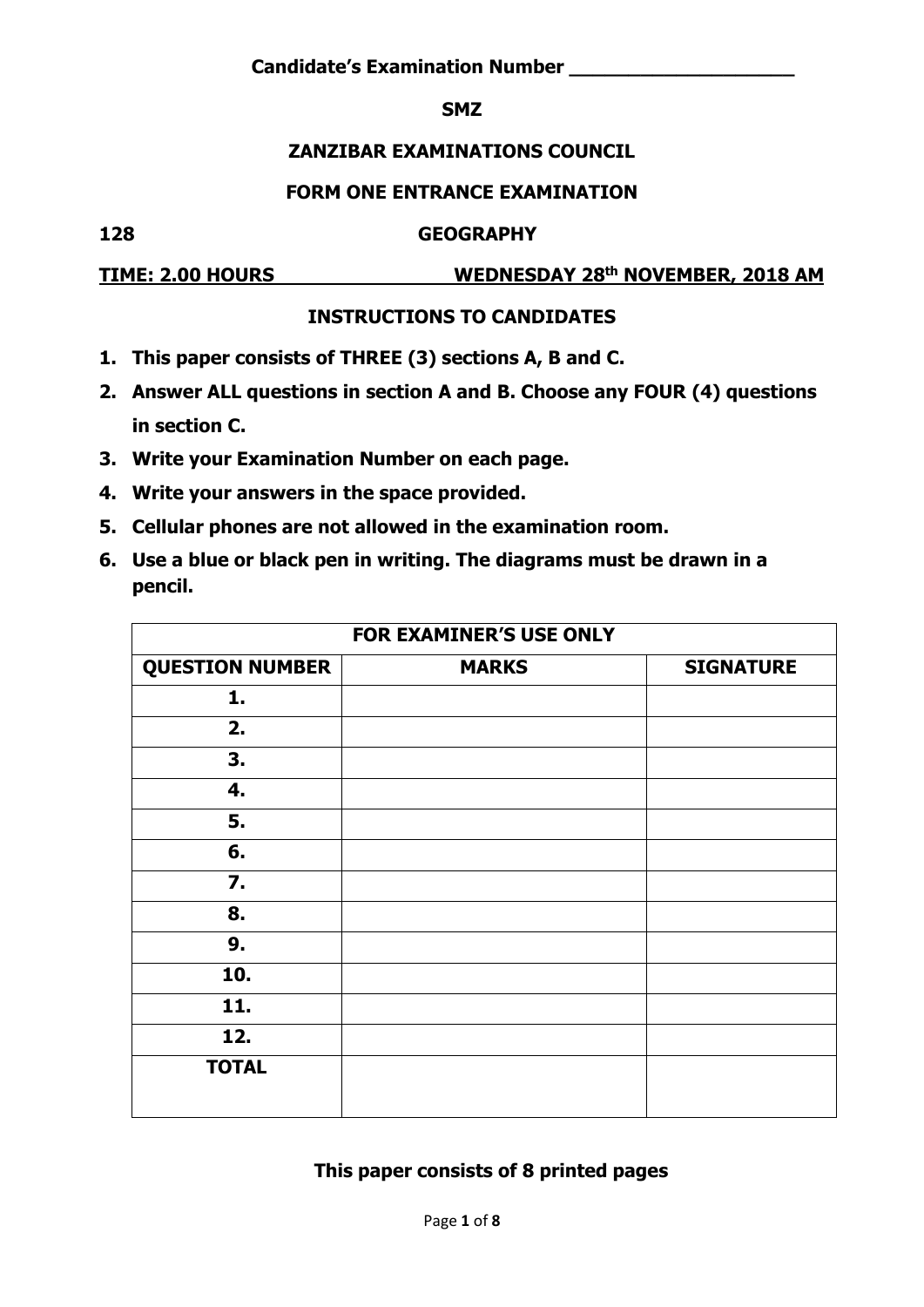# **SECTION A: (40 Marks)**

#### **PHYSICAL GEOGRAPHY**

#### **Answer ALL questions in this section**

1. Choose the correct answer and write its letter in the table below.

| i.    | A big star in the solar system                       |                    |                        |               |
|-------|------------------------------------------------------|--------------------|------------------------|---------------|
|       | A: The sun                                           | B: Satellite       | C: The moon            | D: Asteroids  |
| ii.   | Day and night are caused by                          |                    |                        |               |
|       | A: Revolution B: Clockwise                           |                    | C: Rotation            | D: Parallel   |
| iii.  | The second largest continent in the world            |                    |                        |               |
|       | A: Europe                                            | B: Africa          | C: Asia                | D: Australia  |
| iv.   | Seasons are divided into                             |                    |                        |               |
|       | A: Three types B: Two types                          |                    | C: Five types          | D: Four types |
| v.    | In which hemisphere North America is found?          |                    |                        |               |
|       | A: Eastern                                           | <b>B:</b> Northern | C: Southern            | D: Central    |
| vi.   | The small islands in Unguja                          |                    |                        |               |
|       | A: Chumbe and Kwale                                  |                    | B: Chumbe and Kojani   |               |
|       | C: Fundo and Kwale                                   |                    | D: Njao and Mnemba     |               |
| vii.  | The instrument used to measure the direction of wind |                    |                        |               |
|       | A: Barometer                                         |                    | B: Wind Vane           |               |
|       | C: Anemometer                                        |                    | D: Hygrometer          |               |
| viii. | The deepest ocean in the world                       |                    |                        |               |
|       | A: Indian Ocean                                      |                    | <b>B: Arctic Ocean</b> |               |
|       | C: Atlantic Ocean                                    |                    | D: Pacific Ocean       |               |
| ix.   | A sparsely populated region in Zanzibar              |                    |                        |               |
|       | A: South Unguja                                      |                    | South Pemba<br>B:      |               |
|       | C: North Unguja                                      |                    | North Pemba<br>D:      |               |
|       |                                                      |                    |                        |               |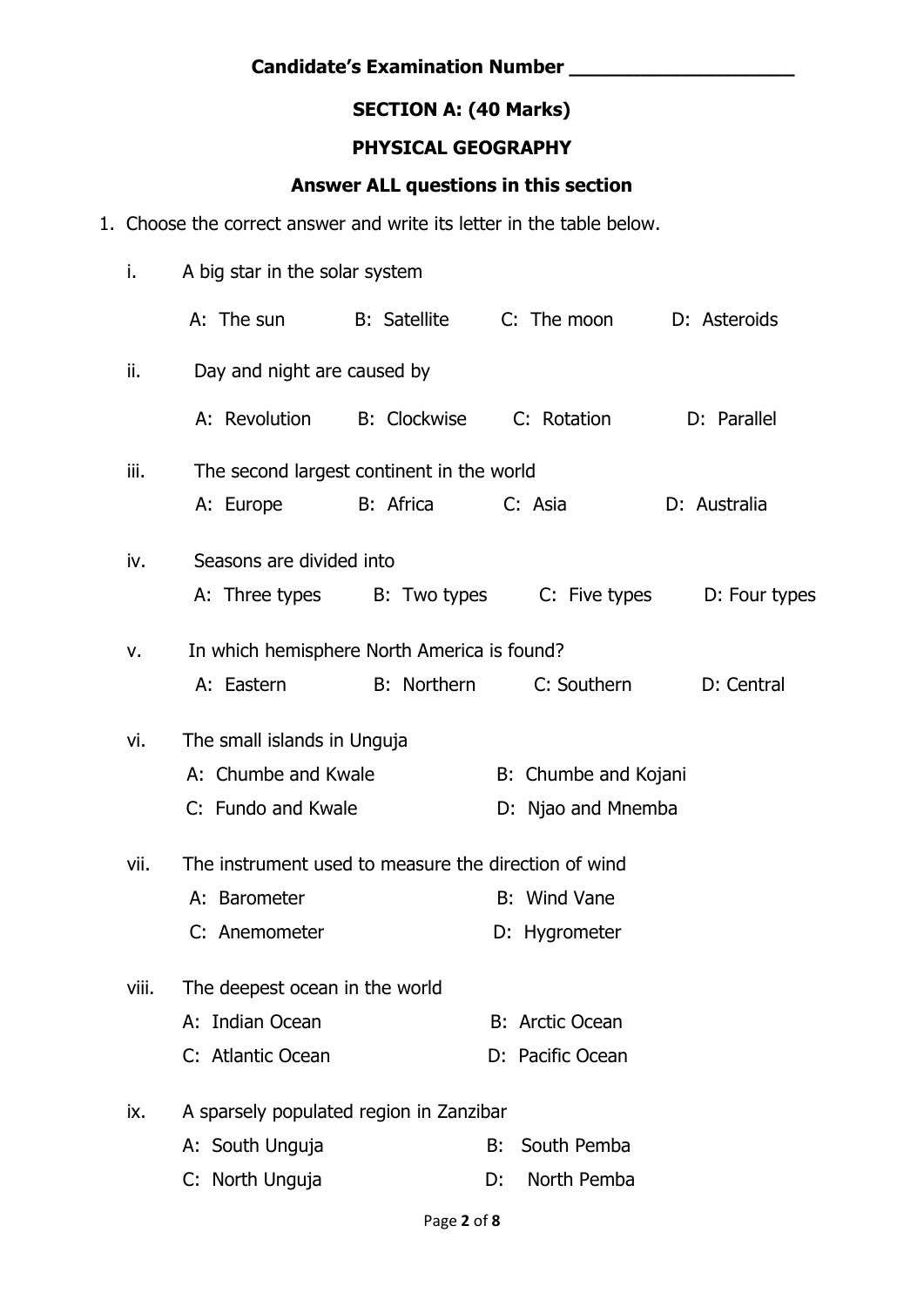- x. It is found when there is a partial blockage of light
	- A: Rainbow B: Penumbra
	- C: Umbra D: Lunar

#### **ANSWERS**

| ii. | iii. |  | VI. | vii. | viii. | ix. |  |
|-----|------|--|-----|------|-------|-----|--|
|     |      |  |     |      |       |     |  |

2. Choose the correct answer from **LIST B** which corresponds to **LIST A** and write its letter in the table below.

| <b>LIST A</b>                    | <b>LIST B</b>                                                   |
|----------------------------------|-----------------------------------------------------------------|
| <b>Equatorial climate</b><br>i.  | a. Found in $3^0$ N of the Equator                              |
| Ocean currents<br>ii.            | b. Africa                                                       |
| iii. Tropical hot desert climate | c. Found between $5^{\circ}$ N and $5^{\circ}$ S of the Equator |
| iv. Lake Chad                    | d. A maximum and minimum thermometer                            |
| v. U-shaped tube                 | e. Divided into two types                                       |
|                                  | f. South America                                                |
|                                  | g. Sahara and Kalahari                                          |
|                                  | h. Divided into four types                                      |

#### **ANSWERS**

| <b>LIST A</b> | $\cdots$<br> | <br>.<br>. |  |
|---------------|--------------|------------|--|
| <b>LIST B</b> |              |            |  |

- 3. Write **True** if the statement is correct and **False** if the statement is incorrect in the spaces provided.
	- i. The moon has more influence on tides.
	- ii. There are three major types of barometer.
	- iii. People living in Jambiani are mostly engaged in beekeeping.
	- iv. Europe is surrounded by water in all sides.
	- v. The Urban West Region has three districts.
	- vi. Difference in the position of the sun is the effect of Earth revolution.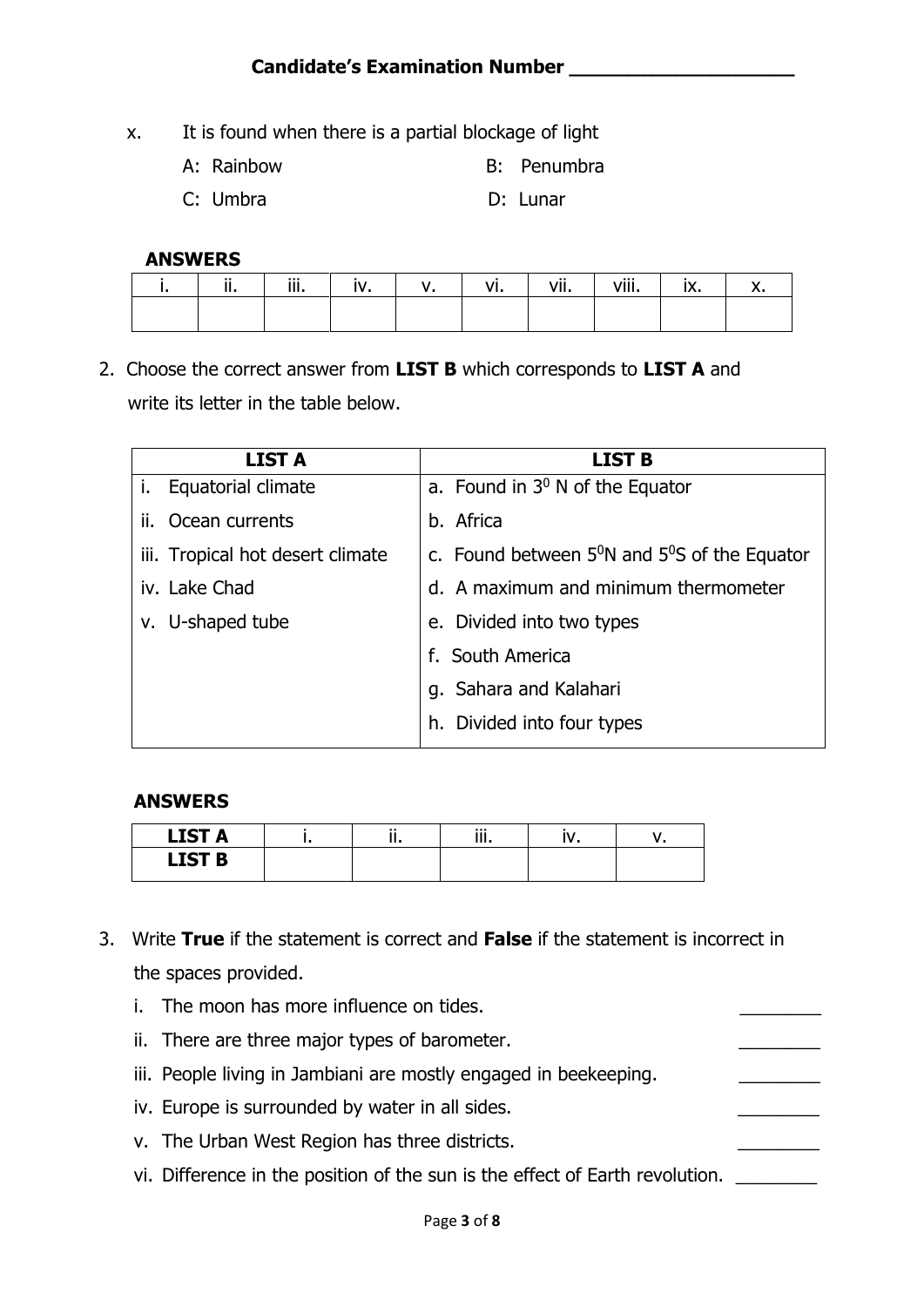|       | <b>Candidate's Examination Number</b>                  |
|-------|--------------------------------------------------------|
|       | vii. The humidity is high in Vuli.                     |
|       | viii. Solar energy consists of light only.             |
|       | ix. The Nile River is found in Africa.                 |
| X.    | Eclipse occurs when two bodies are in a straight line. |
| 4. a) | What is solar system?                                  |
|       |                                                        |
|       |                                                        |

b) Complete the following diagram of the solar system to show the planets only.

# Diagram

# **SECTION B: (20 Marks) MAP WORK**

### **Answer ALL questions in this section**

- 5. Fill in the blanks with correct answers.
	- a) The compass direction of the compass bearing 45<sup>0</sup>is \_\_\_\_\_\_\_\_\_\_\_\_\_\_\_\_\_\_\_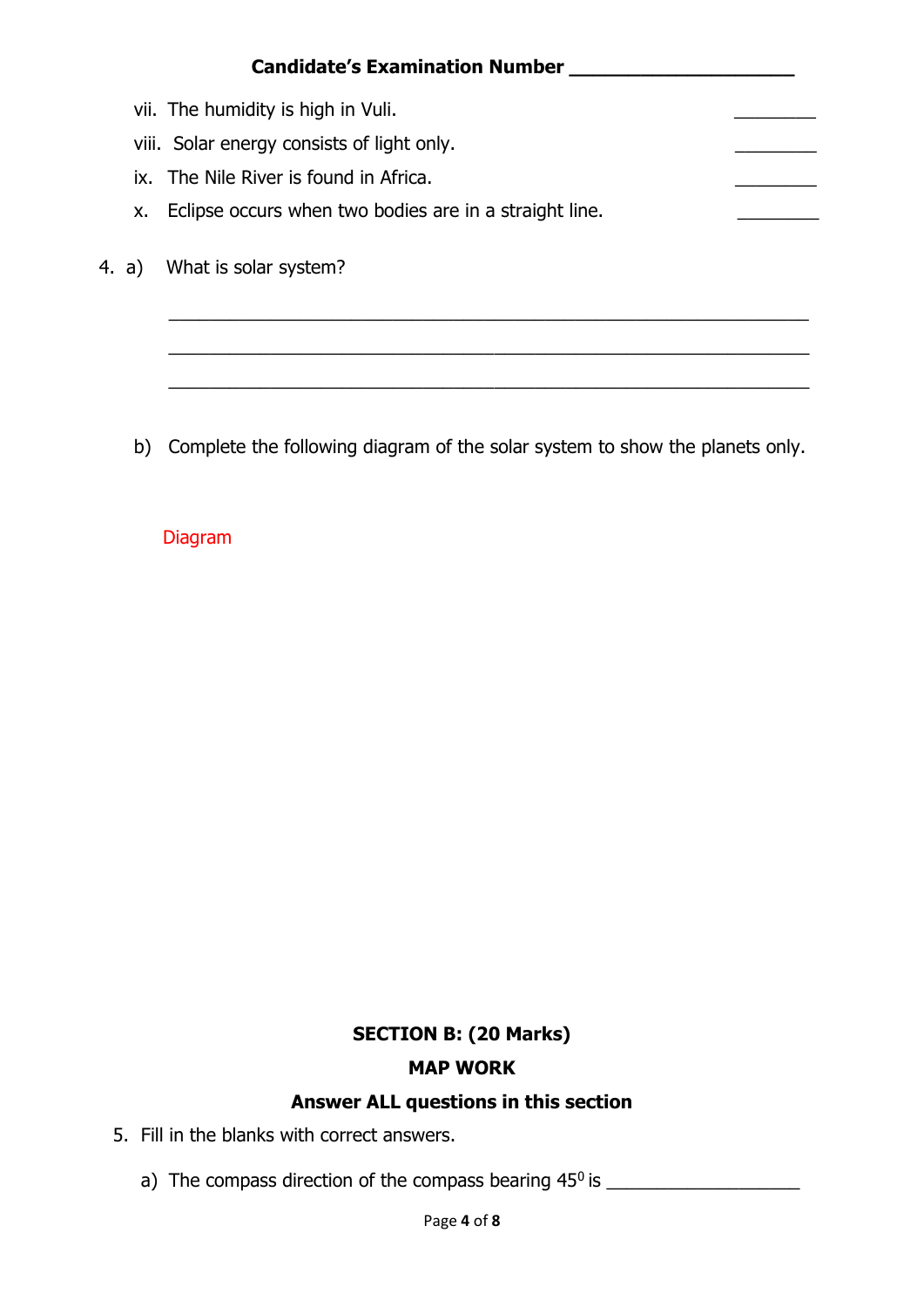#### **Candidate's Examination Number \_\_\_\_\_\_\_\_\_\_\_\_\_\_\_\_\_\_\_**

- b) Horizontal lines drawn on a grid reference is called
- c) The colour shades on a map represents Oceans.
- d) Intermediate points are also known as \_\_\_\_\_\_\_\_\_\_\_\_\_\_\_\_\_\_\_\_\_\_\_\_\_\_\_\_\_\_\_

\_\_\_\_\_\_\_\_\_\_\_\_\_\_\_\_\_\_\_\_\_\_\_\_\_\_\_\_\_\_\_\_\_\_\_\_\_\_\_\_\_\_\_\_\_\_\_\_\_\_\_\_\_\_\_\_\_\_\_\_\_

\_\_\_\_\_\_\_\_\_\_\_\_\_\_\_\_\_\_\_\_\_\_\_\_\_\_\_\_\_\_\_\_\_\_\_\_\_\_\_\_\_\_\_\_\_\_\_\_\_\_\_\_\_\_\_\_\_\_\_\_\_

\_\_\_\_\_\_\_\_\_\_\_\_\_\_\_\_\_\_\_\_\_\_\_\_\_\_\_\_\_\_\_\_\_\_\_\_\_\_\_\_\_\_\_\_\_\_\_\_\_\_\_\_\_\_\_\_\_\_\_\_\_

\_\_\_\_\_\_\_\_\_\_\_\_\_\_\_\_\_\_\_\_\_\_\_\_\_\_\_\_\_\_\_\_\_\_\_\_\_\_\_\_\_\_\_\_\_\_\_\_\_\_\_\_\_\_\_\_\_\_\_\_\_

\_\_\_\_\_\_\_\_\_\_\_\_\_\_\_\_\_\_\_\_\_\_\_\_\_\_\_\_\_\_\_\_\_\_\_\_\_\_\_\_\_\_\_\_\_\_\_\_\_\_\_\_\_\_\_\_\_\_\_\_\_

\_\_\_\_\_\_\_\_\_\_\_\_\_\_\_\_\_\_\_\_\_\_\_\_\_\_\_\_\_\_\_\_\_\_\_\_\_\_\_\_\_\_\_\_\_\_\_\_\_\_\_\_\_\_\_\_\_\_\_\_\_

\_\_\_\_\_\_\_\_\_\_\_\_\_\_\_\_\_\_\_\_\_\_\_\_\_\_\_\_\_\_\_\_\_\_\_\_\_\_\_\_\_\_\_\_\_\_\_\_\_\_\_\_\_\_\_\_\_\_\_\_\_

e) The following signs used in a map represent:

- i) *bridge*
- ii) *Airpot picha*
- 6. Answer the following questions in short.
	- a) What is a map key?

b) Write down one (1) importance of the key in the map.

c) Give only two (2) differences between map and photograph.

| <b>MAP</b> | <b>PHOTOGRAPH</b> |
|------------|-------------------|
|            |                   |
|            |                   |
|            |                   |
|            |                   |
|            |                   |
|            |                   |
|            |                   |
|            |                   |
|            |                   |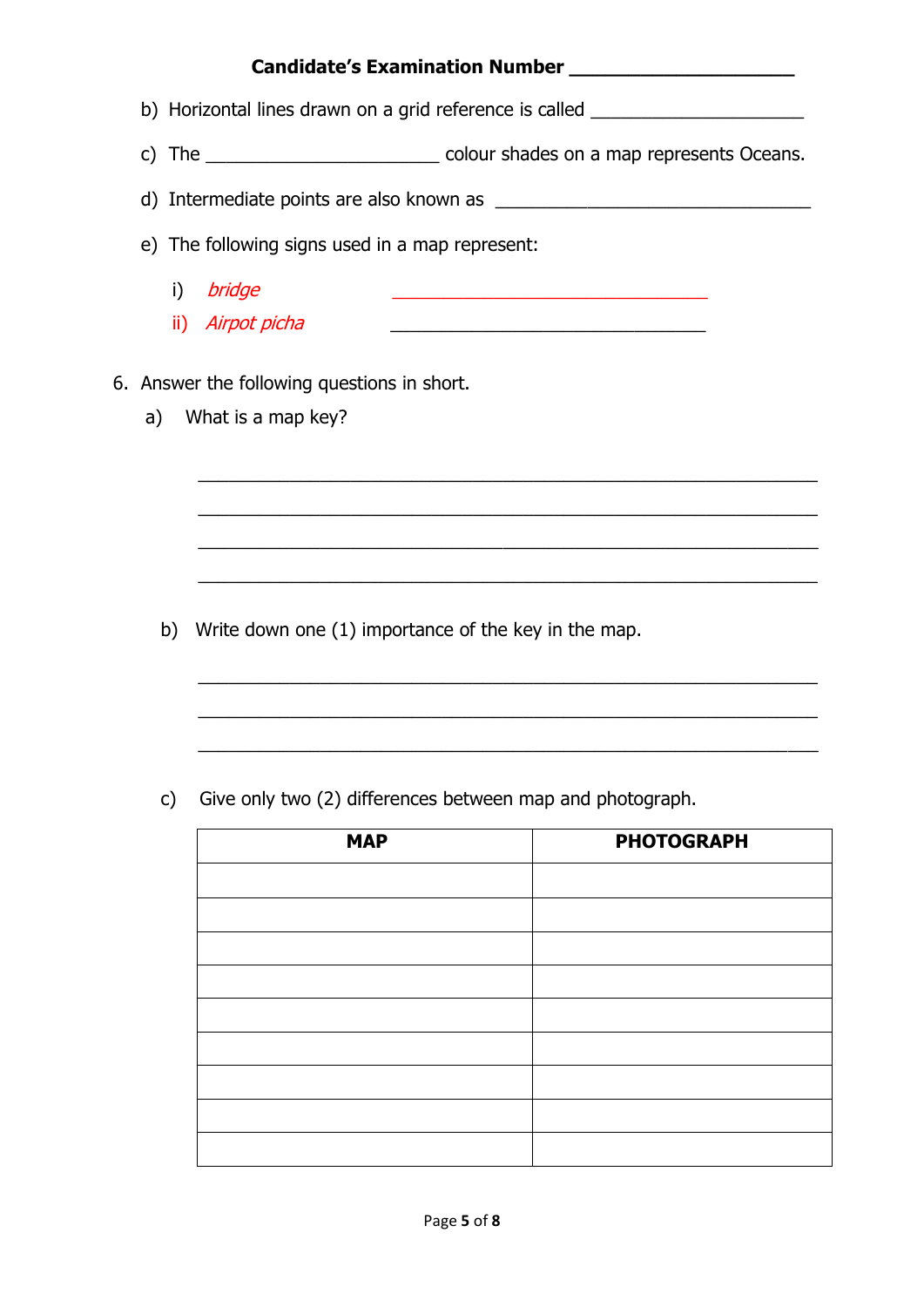# **SECTION C: (40 Marks)** HUMAN AND ECONOMIC GEOGRAPHY Answer any FOUR (4) questions in this section

7. Explain in brief four (4) ways of proper use of land resource.

8. a) List down any two (2) means of transport in East Africa.

- $i)$  $\mathsf{ii}$ )
- b) Identify three (3) importance of transport in East Africa.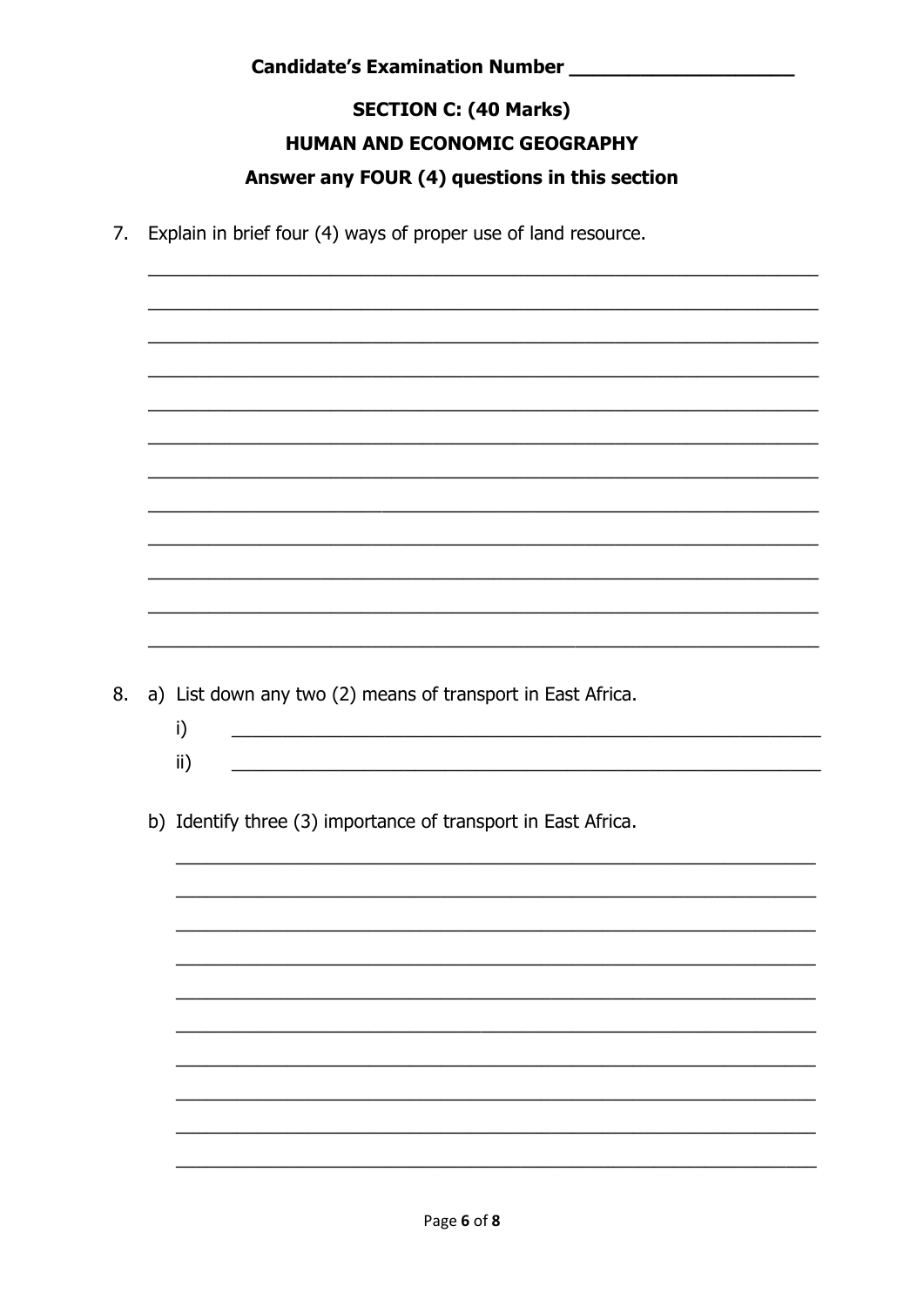|     |      | Candidate's Examination Number [1986] [1986] [1986] [1986] [1986] [1986] [1986] [1986] [1986] [1986] [1986] [1                                                               |
|-----|------|------------------------------------------------------------------------------------------------------------------------------------------------------------------------------|
| 9.  |      | a) Define the term "fishing".                                                                                                                                                |
|     |      |                                                                                                                                                                              |
|     |      |                                                                                                                                                                              |
|     |      | b) Mention any three (3) areas where fishing is practiced in Tanzania<br>Mainland.                                                                                           |
|     |      | i)                                                                                                                                                                           |
|     |      | ii)<br>iii)                                                                                                                                                                  |
|     |      | c) Write one (1) contribution of fishing as an economic activity.                                                                                                            |
|     |      |                                                                                                                                                                              |
| 10. |      | <u> 1990 - Jan James James James James James James James James James James James James James James James James J</u><br>Outline four (4) effects of rapid population growth. |
|     | i)   |                                                                                                                                                                              |
|     | ii)  |                                                                                                                                                                              |
|     |      |                                                                                                                                                                              |
|     | iii) |                                                                                                                                                                              |
|     | iv)  |                                                                                                                                                                              |
|     |      |                                                                                                                                                                              |